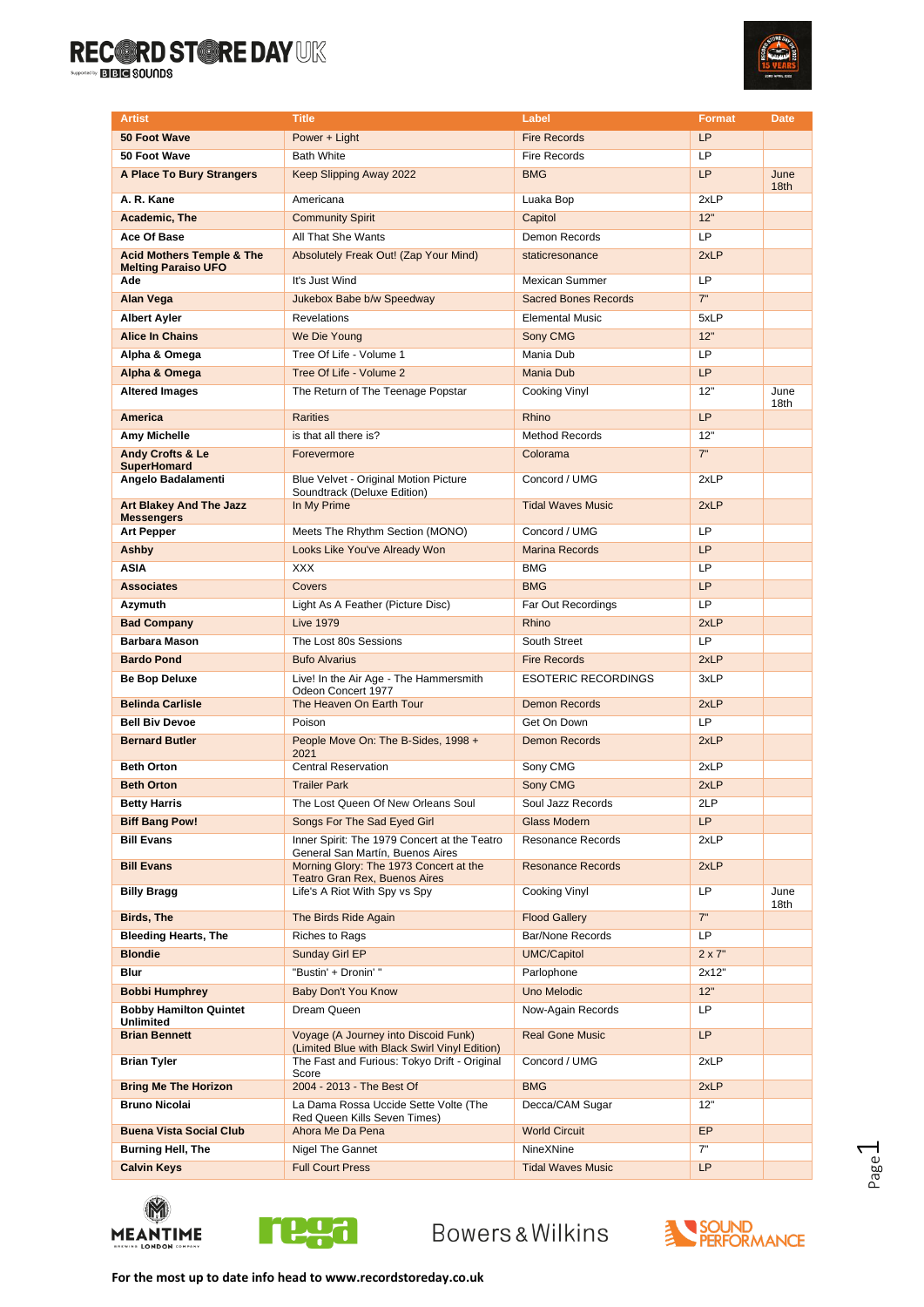

| Camera Obscura                     | Making Money (4AD B-Sides and Rarities)                                    | 4AD                                            | LP                 |              |
|------------------------------------|----------------------------------------------------------------------------|------------------------------------------------|--------------------|--------------|
| <b>Carina Round</b>                | Carina Round - The Disconnection (Deluxe)                                  | Do Yourself In                                 | 2xLP               |              |
| <b>Carlton Melton</b>              | Out To Sea (Sailed on Edition)                                             | Agitated                                       | 2xLP               |              |
| <b>Ceyleib People, The</b>         | Tanyet                                                                     | <b>Jackpot Records</b>                         | LP                 |              |
| <b>Charles Mingus</b>              | The Lost Album From Ronnie Scott's                                         | <b>Resonance Records</b>                       | 3xLP               |              |
| <b>Charlie Mitchell</b>            | After Hours / Love Don't Come Easy                                         | Janus                                          | 7"                 |              |
| Chet Baker                         | Live In Paris - The Radio France<br>Recordings 1983-1984                   | <b>Elemental Music</b>                         | 3xLP               |              |
| Chicago                            | Chicago at Carnegie Hall, April 10, 1971                                   | Rhino                                          | 3xLP               |              |
| <b>Childish Gambino</b>            | Kauai                                                                      | Glassnote                                      | LP                 |              |
| <b>Chrissi</b>                     | Back In The Day                                                            | <b>Island/Listen Generously</b>                | 10"                |              |
| <b>Christy Moore</b>               | Ride On                                                                    | Rhino                                          | LP                 |              |
| <b>Coldharbourstores</b>           | <b>Coldharbourstores REMIXED</b>                                           | <b>Enraptured Records</b>                      | <b>LP</b>          |              |
| <b>Collective Soul</b>             | Disciplined Breakdown                                                      | Concord / UMG                                  | LP                 |              |
|                                    |                                                                            | Concord / UMG                                  | LP                 |              |
| <b>Commander Venus</b>             | The Uneventful Vacation                                                    |                                                |                    |              |
| Coolio                             | It Takes a Thief                                                           | Tommy Boy Music                                | 2xLP               |              |
| <b>Corinne Bailey Rae</b>          | The Sea                                                                    | <b>UMC/EMI</b>                                 | LP                 |              |
| Joseph Cotton                      | Zoom Zoom Shaka Tacka                                                      | Room In The Sky                                | LP                 |              |
| <b>Cranberries, The</b>            | <b>Remembering Dolores</b>                                                 | UMC/Island                                     | 2xLP               |              |
| Crass                              | Big A Little A / You're Already Dead                                       | One Little Independent Records                 | 12"                |              |
| Cure, The                          | Pornography                                                                | <b>UMC/Polydor</b>                             | Picture            |              |
| Cypress Hill                       | How I Could Just Kill A Man                                                | Sony CMG                                       | <b>Disc</b><br>10" |              |
| <b>Dalis Car</b>                   | The Waking Hour                                                            | <b>Beggars Banquet</b>                         | <b>LP</b>          |              |
| Damned, The                        | <b>Strawberries</b>                                                        | <b>BMG</b>                                     | LP                 |              |
|                                    |                                                                            |                                                |                    |              |
| <b>Dan Jones</b>                   | <b>OST Louis Theroux: My Scientology Movie</b>                             | <b>Wave Theory Records</b>                     | <b>LP</b>          |              |
| Dan Jones                          | OST Shadow of the Vampire                                                  | Wave Theory Records                            | LP                 |              |
| Dana Gillespie                     | <b>Foolish Seasons</b>                                                     | <b>UMC/Decca</b>                               | <b>LP</b>          |              |
| Darlene Love                       | The Many Sides of Love-The Complete<br>Reprise Recordings Plus!            | <b>Real Gone Music</b>                         | LP                 |              |
| Dave Allen                         | <b>DNA</b>                                                                 | <b>Diggers Factory</b>                         | LP                 |              |
| Dave Allen                         | The DNA of DMA                                                             | Themsay                                        | 12"                |              |
| <b>Dave Davies</b>                 | Kinked                                                                     | Green Amp Records / Red River<br>Entertainment | <b>LP</b>          |              |
| <b>David Bowie</b>                 | <b>Brilliant Adventure</b>                                                 | Parlophone                                     | EP                 |              |
| <b>David Bowie</b>                 | <b>Brilliant Adventure</b>                                                 | Parlophone                                     | <b>CD</b>          |              |
| <b>David Bowie</b>                 | Toy E.P.                                                                   | Parlophone                                     | EP                 |              |
| <b>David Bowie</b>                 | Toy E.P.                                                                   | Parlophone                                     | <b>CD</b>          |              |
| David J with Tim Newman            | Analogue Excavations & Dream<br>Interpretations Volume 1                   | Glass Modern                                   | LP                 |              |
| David J with Tim Newman            | <b>Analogue Excavations &amp; Dream</b><br><b>Interpretations Volume 2</b> | <b>Glass Modern</b>                            | <b>LP</b>          |              |
| Kevin Davy & The Inn House<br>Crew | Golden Brown (22 Medley)                                                   | Room In The Sky                                | 7"                 |              |
| <b>Deacon Blue</b>                 | Raintown (35th anniversary)                                                | Sony CMG                                       | LP                 |              |
| <b>Dead Famous People</b>          | Lost Person's Area                                                         | Fire Archive                                   | LP                 |              |
| Deadmau5                           | Vexillology                                                                | <b>Play Records</b>                            | 2LP                |              |
| Deadmau5                           | Full Circle                                                                | Play Records                                   | 2LP                |              |
| Deep Heat                          | Do It Again / She's A Junkie (Who's The<br>Blame)                          | Cu-Wu                                          | 7"                 |              |
| Def Leppard                        | High n Dry                                                                 | <b>UMC/Mercury</b>                             | Picture<br>Disc    |              |
| <b>Del Shannon</b>                 | Rock On                                                                    | <b>Demon Records</b>                           | LP                 |              |
| Delvon Lamarr Organ Trio           | Live In Loveland!                                                          | Colemine Records                               | 2xLP               |              |
| <b>Dermot Kennedy</b>              | Doves + Ravens                                                             | Island                                         | <b>LP</b>          |              |
| <b>Dillinger Escape Plan</b>       | <b>Dissociation</b>                                                        | Cooking Vinyl                                  | <b>LP</b>          |              |
| <b>Dio</b>                         | Double Dose Of Donington - '83 & '87                                       | Niji/BMG                                       | <b>LP</b>          | June<br>18th |
| <b>Dire Straits</b>                | 40th Anniversary - Love Over Gold (half<br>speed).                         | <b>UMC/Mercury</b>                             | LP                 |              |
| Disciples, The                     | Imperial Dub - Volume 1                                                    | <b>Mania Dub</b>                               | <b>LP</b>          |              |
| Disciples, The                     | Imperial Dub - Volume 2                                                    | Mania Dub                                      | LP                 |              |
| DJ Cam                             | Diggin                                                                     | <b>Attytude Records</b>                        | 12"                |              |
| DJ Fresh                           | <b>Gold Dust</b>                                                           | <b>BBK</b>                                     | 12"                | June<br>18th |
| <b>Doctor Who</b>                  | Dead Air                                                                   | <b>Demon Records</b>                           | 2xLP               |              |
| M                                  |                                                                            |                                                |                    |              |



<u>reșa</u>

**MEANTIME** 

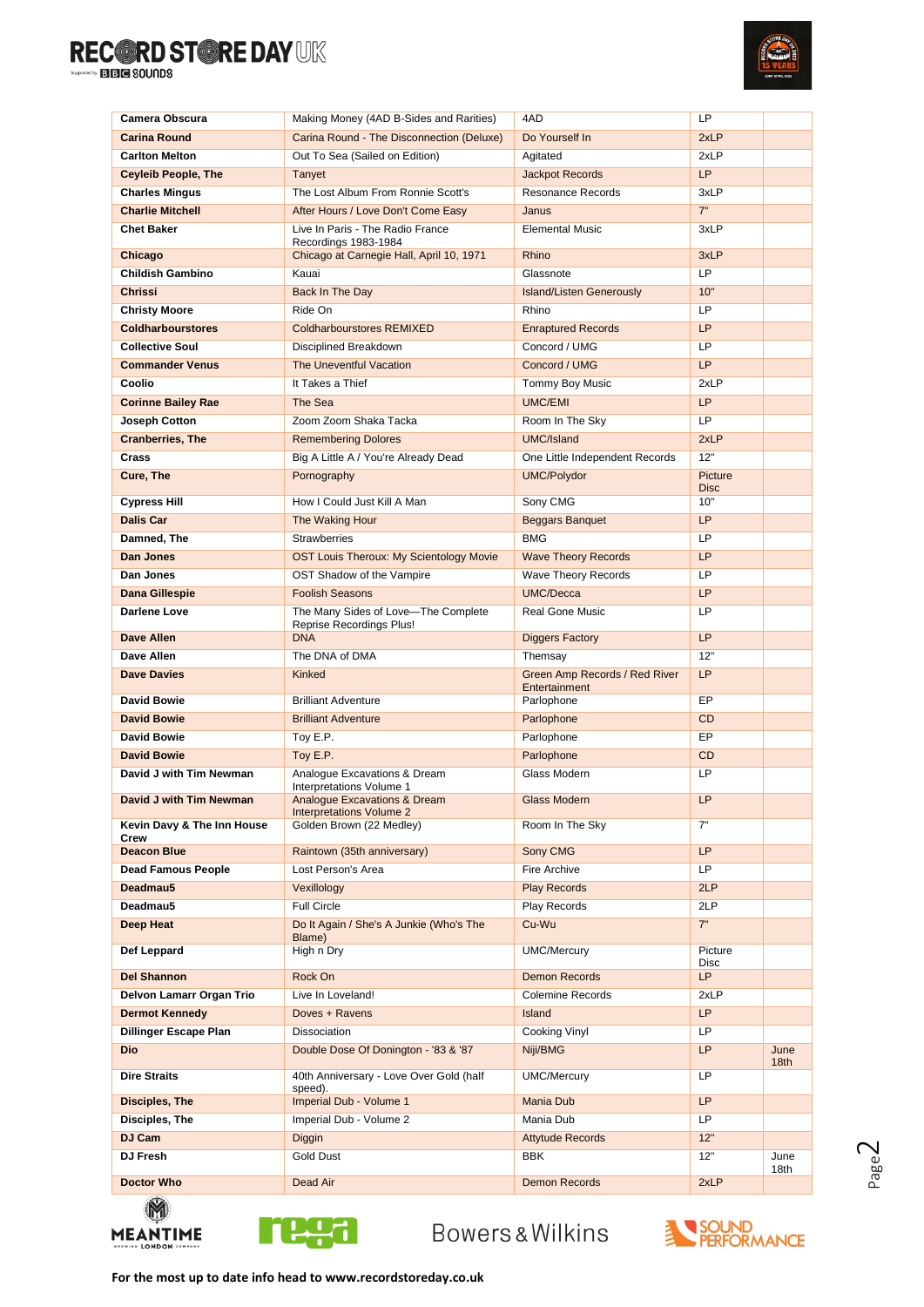

| Donna Summer                                        | Donna Summer                                                     | Driven By The Music             | LP         |                          |
|-----------------------------------------------------|------------------------------------------------------------------|---------------------------------|------------|--------------------------|
| Doors. The                                          | L.A. Woman Sessions                                              | Rhino                           | 4xLP       |                          |
| Dudu Lima & João Bosco                              | O Ronco Da Cuíca / Incompatibilidade De<br>Gênios                | Far Out Recordings              | 12"        |                          |
| <b>Durand Jones &amp; The</b><br><b>Indications</b> | Power to The People                                              | <b>Colemine Records</b>         | 7"         |                          |
| <b>Dusty Springfield</b>                            | See All Her Faces 50th Anniversary                               | <b>UMC/Mercury</b>              | 2LP        |                          |
| E. Lundquist                                        | <b>Multiple Images</b>                                           | KingUnderground                 | LP         |                          |
| Echo & The Bunnymen                                 | B-Sides & Live (2001 - 2005)                                     | Demon Records                   | 2xLP       |                          |
| <b>Elaine Mai</b>                                   | Home (Vinyl Edition)                                             | <b>Eva Magical Music Sounds</b> | LP         |                          |
| <b>Electrified A.G.B.</b>                           | Fly Away / Fly Away - Inst                                       | Dome City                       | 12"        |                          |
| <b>Electronic</b>                                   | <b>Remix Mini album</b>                                          | Rhino                           | LP         |                          |
| Elton John                                          | The Complete Thom Bell Sessions                                  | UMC/Mercury                     | LP         |                          |
| <b>Elvis Presley</b>                                | Blondes, Brunes & Rousses (It Happened<br>At The World's Fair)   | <b>LMLR</b>                     | LP         |                          |
| <b>Elvis Presley</b>                                | Les Disques En Or D'Elvis (Elvis' Golden<br>Record)              | <b>LMLR</b>                     | 3xLP       |                          |
| Emerson, Lake & Palmer                              | <b>Trilogy</b>                                                   | <b>BMG</b>                      | <b>LP</b>  | June<br>18 <sub>th</sub> |
| <b>Engineers, The</b>                               | Folly                                                            | Music On Vinyl                  | 10"        |                          |
| <b>Ennio Morricone</b>                              | Una pistola per Ringo / Il ritorno di Ringo<br><b>OST</b>        | <b>BTF</b>                      | <b>LP</b>  |                          |
| <b>Ennio Morricone</b>                              | Trio Infernale                                                   | Rustblade                       | LP         |                          |
| <b>Ennio Morricone/Chet Baker</b>                   | I know I Will Lose You                                           | Moochin' About                  | 10"        |                          |
| <b>Ennio Morricone</b>                              | Sans Mobile Apparent                                             | Wewantsounds                    | LP.        | June<br>18th             |
| <b>Erasure</b>                                      | Ne:Ep                                                            | <b>Mute</b>                     | 12"        |                          |
| Erika de Casier                                     | The Sensational Remixes                                          | 4AD                             | LP         |                          |
| <b>Esther Marrow</b>                                | <b>Sister Woman</b>                                              | Concord / UMG                   | <b>LP</b>  |                          |
| <b>Eunice Collins</b>                               | At The Hotel                                                     | Mod-Art                         | 7"         |                          |
| <b>Everlast</b>                                     | <b>Whitey Ford Sings the Blues</b>                               | <b>Tommy Boy Music</b>          | 2xLP       |                          |
| <b>Everly Brothers</b>                              | Hey Doll Baby                                                    | Rhino                           | LP         |                          |
| <b>Everything But The Girl</b>                      | Night And Day (40th Anniversary Edition)                         | <b>CHERRY RED RECORDS</b>       | <b>EP</b>  |                          |
| Farm, The                                           | Groovy Train                                                     | <b>BMG</b>                      | 12"        | June<br>18th             |
| <b>Fatboy Slim</b>                                  | Praise You / Right Here Right Now Remixes                        | <b>BMG / Skint</b>              | LP         | June<br>18th             |
| <b>Field Music</b>                                  | Plumb                                                            | Memphis Industries              | LP         |                          |
| Fir-Ya                                              | Crying In Iran / Keep On Tryin'                                  | Star-Glow                       | 7"         |                          |
| Flame N' King & The Bold<br>Ones                    | Ain't Nobody Jivein' (Get Up Get Down) /Ho<br>Happy Days         | N.Y.C.S.                        | 7"         |                          |
| <b>Flash &amp; The Dynamics</b>                     | The New York Sound                                               | Concord / UMG                   | LP         |                          |
| Fragma                                              | Toca                                                             | Front Of House Recordings       | LP         |                          |
| <b>Frankie and the Witch Fingers</b>                | <b>Frankie and the Witch Fingers</b>                             | <b>Greenway Records</b>         | <b>LP</b>  |                          |
| <b>Frankie Goes to Hollywood</b>                    | <b>Altered Reels</b>                                             | <b>UMC</b>                      | LP         |                          |
| <b>Freddie Hubbard</b>                              | Music Is Here - Live At Maison de la Radio<br>(ORTF), Paris 1973 | Wewantsounds                    | 2xLP       | June<br>18 <sub>th</sub> |
| <b>Frightened Rabbit</b>                            | A Frightened Rabbit EP                                           | Atlantic                        | 12"        |                          |
| <b>Frightened Rabbit</b>                            | <b>State Hospital</b>                                            | Atlantic                        | 12"        |                          |
| Fun Boy Three                                       | The Best of                                                      | Chrysalis Records               | LP.        | June<br>18th             |
| <b>Future</b>                                       | DS <sub>2</sub>                                                  | Sony CMG                        | LP         |                          |
| Future Sound of London, The                         | Rituals                                                          | <b>FSOL Digital</b>             | LP         |                          |
| <b>Future Utopia</b>                                | 12 Questions After Dark                                          | 70Hz Recordings                 | LP         |                          |
| <b>Fuzzy Haskins</b>                                | Radio Active                                                     | <b>Tidal Waves Music</b>        | LP.        |                          |
| G.B.H.                                              | City Baby Attacked By Rats                                       | <b>BMG</b>                      | LP.        | June<br>18 <sub>th</sub> |
| <b>Gabriels</b>                                     | <b>Bloodlines EP</b>                                             | Parlophone                      |            |                          |
| <b>Gerard Way</b>                                   | <b>Hesitant Alien</b>                                            | <b>Warner Records</b>           | LP         |                          |
| <b>Giant Giant Sand (Giant</b><br>Sand)             | Tucson (Deluxe edition)                                          | Fire Archive                    | 3xLP       |                          |
| <b>Ginger Wildheart</b>                             | Potatoes & You                                                   | <b>Round Records</b>            | CD         |                          |
| <b>Glass Animals</b>                                | I Don't Wanna Talk (I Just Wanna Dance)                          | Polydor                         | 12"        |                          |
| <b>Go West</b>                                      | Bangs & Crashes<br>Proof of Youth                                | <b>Chrysalis Records</b>        | 2xLP<br>LP | June<br>18 <sub>th</sub> |
| Go! Team, The                                       |                                                                  | Memphis Industries              |            |                          |
| Gojira                                              | Live at Brixton                                                  | Rhino                           | 2xLP       |                          |





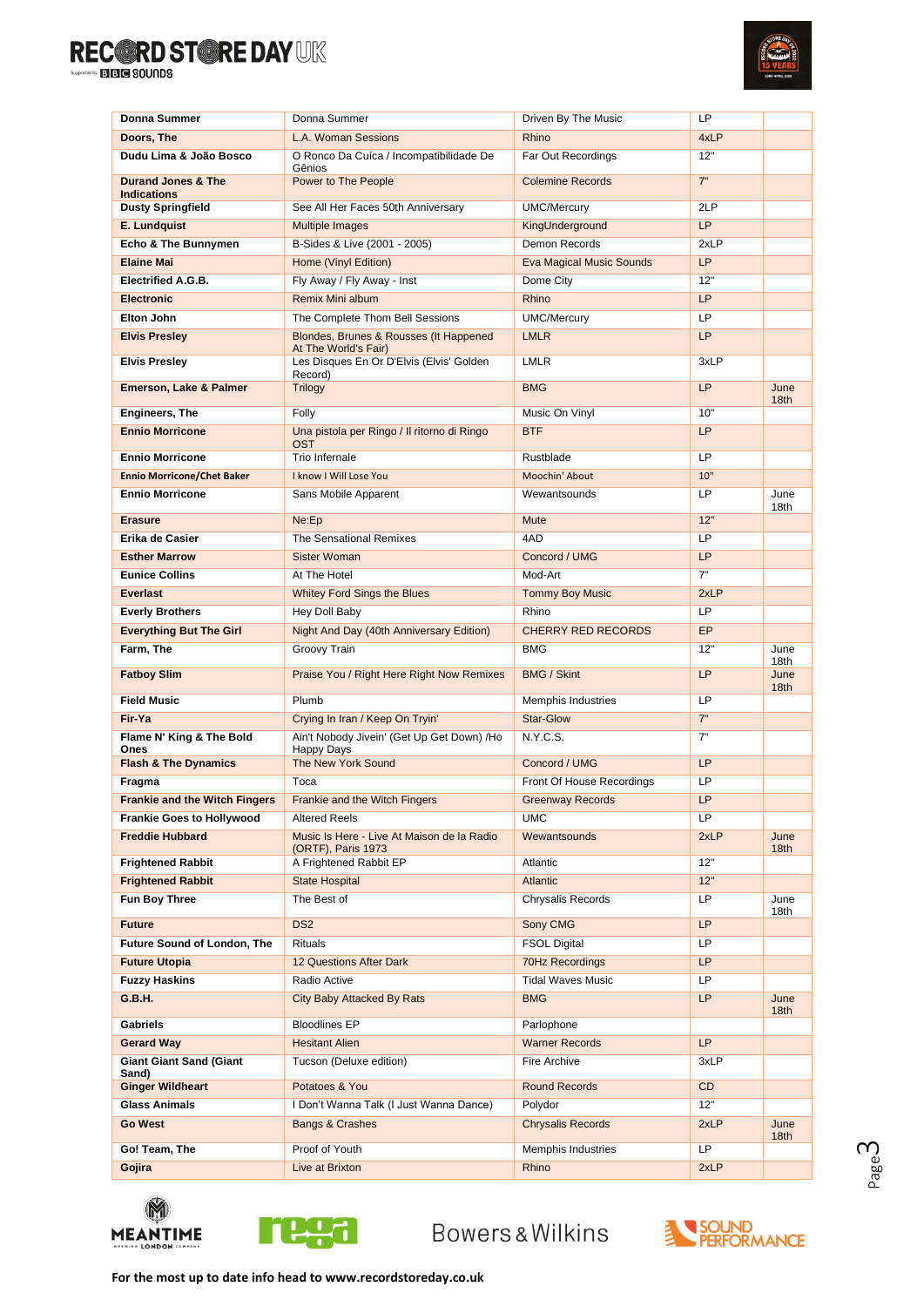

| Golden Smog                                         | On Golden Smog                                                        | Rhino                                                        | LP          |      |
|-----------------------------------------------------|-----------------------------------------------------------------------|--------------------------------------------------------------|-------------|------|
| Gong                                                | In the 70's                                                           | <b>LMLR</b>                                                  | 2xLP        |      |
| <b>Gorgon City</b>                                  | Olympia - Remixes                                                     | <b>EMI</b>                                                   | 12"         |      |
| <b>Graham Parker</b>                                | Five Old Souls (Live)                                                 | 100% Records                                                 | LP          |      |
| <b>Grand Wizard Theodore, The</b>                   | Can I Get A Soul Clap 'Fresh Out Of The                               | Soul-O-Wax Inc                                               | 7"          |      |
| <b>Fantastic Romantic 5</b>                         | Pack                                                                  | Rhino                                                        |             |      |
| <b>Grateful Dead</b>                                | Wembley Empire Pool, London, England<br>4/8/72 (Live)                 |                                                              | 5xLP        |      |
| Grouch, The                                         | Show You The World                                                    | The Grouch Music                                             | 2xLP        |      |
| Groundhogs, The                                     | Hogwash                                                               | <b>Fire Records</b>                                          | 2xLP        |      |
| <b>Guitar Rav</b>                                   | You're Gonna Wreck My Life / I Am Never                               | Shagg                                                        | 7"          |      |
| <b>Gun Club, The</b>                                | Gonna Break His Rules Again<br>Live At The Hacienda '83               | <b>LMLR</b>                                                  | <b>LP</b>   |      |
| <b>Halestorm</b>                                    | Back From The Dead                                                    | Atlantic                                                     | 7"          |      |
| <b>Handsome Boy Modeling</b>                        | SoHow's Your Girl?                                                    | <b>Tommy Boy Music</b>                                       | 2xLP        |      |
| <b>School</b>                                       |                                                                       |                                                              |             |      |
| <b>Happy Mondays</b>                                | Uncle Dysfunktional (2020 Mix)                                        | <b>London Records</b>                                        | 12"         |      |
| <b>Harry Stone</b>                                  | Debut EP (Title TBC)                                                  | Capitol                                                      | 12"         |      |
| <b>Heartbreakers</b>                                | the L.A.M.F demo sessions                                             | Jungle Records                                               | <b>LP</b>   | June |
| <b>Hefner</b>                                       | Maida Vale                                                            | Where Its At Is Where You Are                                | <b>LP</b>   | 18th |
| <b>High Contrast</b>                                | <b>True Colours</b>                                                   | <b>Highly Contrasting</b>                                    | 12"         |      |
| <b>Holly Humberstone</b>                            | The Walls Are Way Too Thin                                            | Polydor                                                      | 12"         |      |
| Home Boy And The C.O.L.                             | Home Boy And The C.O.L.                                               | <b>Tidal Waves Music</b>                                     | <b>LP</b>   |      |
| <b>Howard McGhee Quintet, The</b>                   | <b>Title Music From The Connection</b>                                | <b>Ikon</b>                                                  | <b>LP</b>   |      |
| Human League, The                                   | The League Unlimited Orchestra                                        | <b>UMC</b>                                                   | LP          |      |
| <b>Human League, The</b>                            | Don't You Want Me (Purple Disco Machine                               | Positiva / EMI                                               | 12"         |      |
|                                                     | <b>Extended Remix)</b>                                                |                                                              |             |      |
| lan Dury & The Blockheads                           | Ten More Turnips From The Tip                                         | <b>BMG</b>                                                   | <b>LP</b>   |      |
| <b>Iggy Pop</b>                                     | Berlin 91                                                             | <b>LMLR</b>                                                  | 2xLP        |      |
| <b>III Most Wanted</b>                              | Calm Down                                                             | The Fever                                                    | 7"          |      |
| <b>Ike &amp; Tina Turner</b>                        | The Soul Of Tina Turner                                               | South Street                                                 | <b>LP</b>   |      |
| Inn House Crew, The                                 | Luanda                                                                | Room In The Sky                                              | 7"          |      |
| Jacka, The                                          | <b>Tear Gas</b>                                                       | <b>The Artist Records</b>                                    | 2xLP        |      |
| <b>James Blake</b>                                  | Covers                                                                | Polydor/Republic US                                          | 12"         |      |
| <b>Jamie Jones</b>                                  | Don't You Remember The Future                                         | <b>Crosstown Rebels</b>                                      | 2x12"       |      |
| <b>Jasmine Minks, The</b>                           | The Jasmine Minks                                                     | Glass Modern                                                 | LP          |      |
| <b>Jazz Sabbath</b>                                 | Vol. 2                                                                | <b>Blacklake</b>                                             | LP+DVD      |      |
| Jefferson Airplane                                  | Jefferson Airplane Live at The Monterey<br>International Pop Festival | The Monterey International Pop<br><b>Festival Foundation</b> | 12"         |      |
| JennyLee                                            | <b>Heart Tax</b>                                                      | Jenny's Recordings                                           | <b>LP</b>   |      |
| <b>Jessie Ware</b>                                  | Devotion (The Gold Edition) - 10th                                    | UMC/Island                                                   | 2xLP        |      |
| <b>Jesus Jones</b>                                  | anniversary<br>Scratched - Unreleased Rare Tracks &                   | <b>Demon Records</b>                                         | 2xLP        |      |
|                                                     | <b>Remixes</b>                                                        |                                                              |             |      |
| Jimmy James & The                                   | This Heart Of Mine/Let Love Flow On                                   | Deptford Northern Soul Club                                  | 7"          |      |
| Vagabonds / Sonya Spence<br>Jo Dog and Paul Black's | Everyone Rains On My Parade                                           | Records<br><b>Black City Records</b>                         | <b>LP</b>   |      |
| <b>Sonic Boom</b>                                   |                                                                       |                                                              |             |      |
| Joan Jett & The Blackhearts                         | Acoustics                                                             | Sony CMG                                                     | LP.         |      |
| <b>John Murry</b>                                   | The Graceless Age                                                     | <b>Rubyworks</b>                                             | LP          |      |
| <b>John Williams</b>                                | The Cowboys - Original Soundtrack                                     | Concord / UMG                                                | 2xLP        |      |
| <b>John Williams</b>                                | Lost In Space: Title Themes from the Hit TV<br><b>Series</b>          | Spacelab9                                                    | <b>LP</b>   |      |
| <b>Johnny Marr</b>                                  | Spirit Power & Soul (Vince Clarke Remix)                              | <b>BMG</b>                                                   | 12"         |      |
| <b>Jon Hopkins</b>                                  | <b>Contact Note</b>                                                   | <b>Just Music</b>                                            | LP          |      |
| Jonathan Richman and The                            | Modern Lovers 88                                                      | Concord / UMG                                                | LP          |      |
| <b>Modern Lovers</b><br><b>Joni Mitchell</b>        | Blue 50: Demos, Outtakes And Live Tracks                              | Rhino                                                        | <b>LP</b>   |      |
|                                                     | From Joni Mitchell Archives, Vol. 2                                   |                                                              |             |      |
| Jonny Trunk                                         | The A Z Of British Record Shop Bags                                   | <b>TRUNK</b>                                                 | <b>BOOK</b> |      |
| <b>Joss Stone</b>                                   | LP <sub>1</sub>                                                       | Surfdog Records Inc.                                         | 12"         |      |
| Joyce with Mauricio Maestro                         | Feminina                                                              | Far Out Recordings                                           | 12"         |      |
| <b>Jungle Brothers, The</b>                         | Jimbrowski / On The Run                                               | <b>Warlock</b>                                               | 7"          |      |
| <b>Karen Dalton</b>                                 | Shuckin' Sugar                                                        | Delmore Recording Society, INC                               | LP.         |      |
| <b>Kate Havnevik</b>                                | Melankton                                                             | <b>Continentica Records</b>                                  | 2xLP        |      |
| Kathryn Williams                                    | Introduction                                                          | One Little Independent Records                               | LP          |      |
|                                                     |                                                                       |                                                              |             |      |





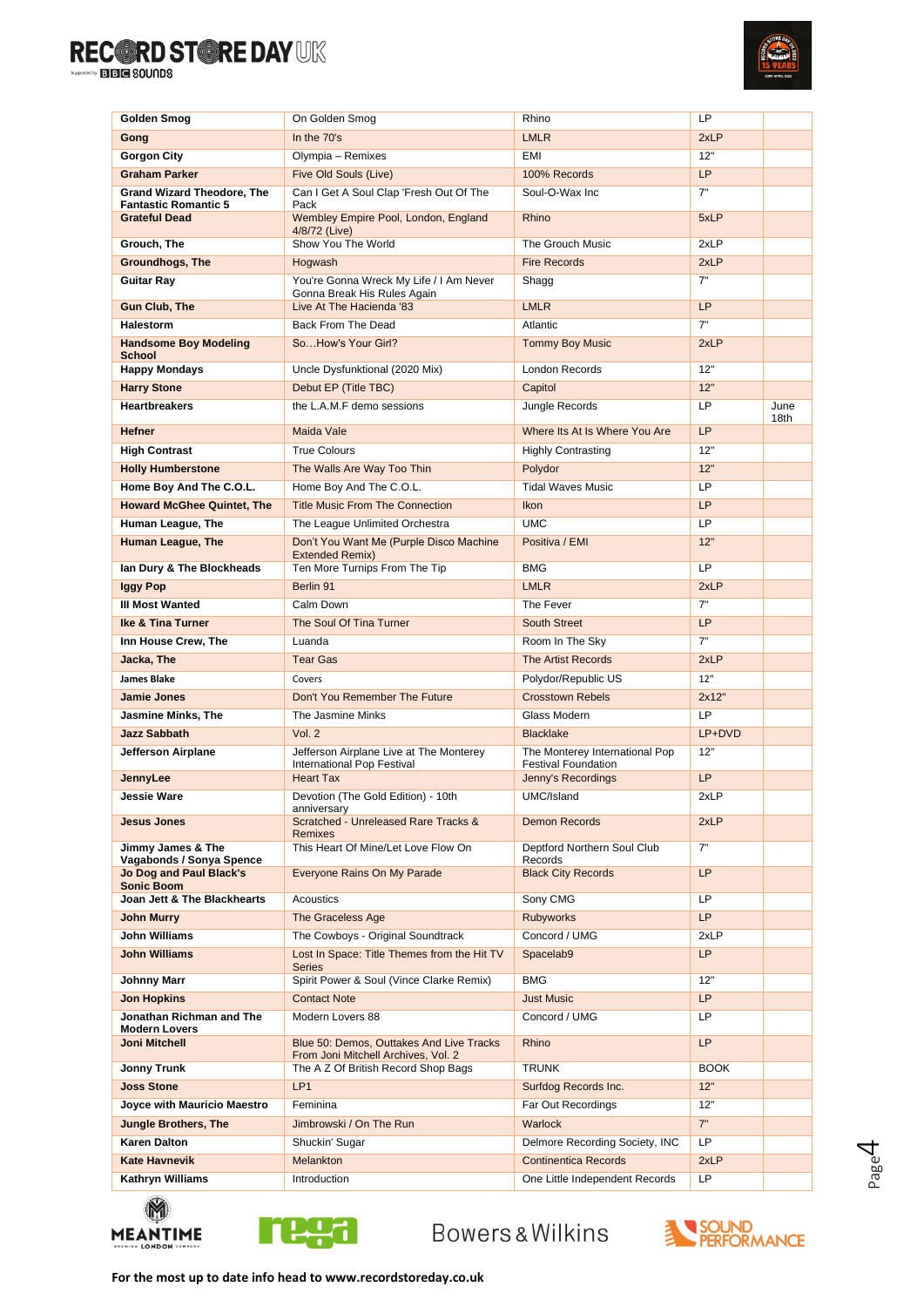

| <b>Katy J Pearson</b>                                                | <b>Waiting For The Day</b>                                                   | <b>Heavenly Recordings</b>               | LP                        |                          |
|----------------------------------------------------------------------|------------------------------------------------------------------------------|------------------------------------------|---------------------------|--------------------------|
| Keane                                                                | Keane                                                                        | Island                                   | 10"                       |                          |
| <b>Keith Richards</b>                                                | Talk Is Cheap/Live At The Palladium -<br>Double Cassette                     | <b>Mindless Records</b>                  | <b>Double</b><br>Cassette | June<br>18 <sub>th</sub> |
| Kenny Lynch                                                          | Half The Day's Gone and We Haven't<br>Earne'd a Penny [Album]                | Satril                                   | LP.                       |                          |
| <b>Kevin Rowland</b>                                                 | My Beauty                                                                    | <b>CHERRY RED RECORDS</b>                | 12"                       |                          |
| Kinks, The                                                           | Waterloo Sunset                                                              | <b>BMG</b>                               | 12"                       | June<br>18th             |
| <b>Kirk Hammett</b>                                                  | <b>Portals</b>                                                               | <b>Blackened Recordings</b>              | 12" EP & CD               |                          |
| Kraan                                                                | Psychedelic Man                                                              | 36 Music                                 | LP                        |                          |
| L'Impératrice                                                        | <b>Vanille Fraise</b>                                                        | Microglima                               | 12"                       |                          |
| La Femme                                                             | Paradigmes : Suppléments                                                     | Disque Pointu                            | <b>LP</b>                 |                          |
| La Luz                                                               | La Luz - Instrumentals                                                       | <b>Hardly Art</b>                        | <b>LP</b>                 |                          |
| <b>Lady Blackbird</b>                                                | Did Somebody Make A Fool Outta You/It's<br>Not That Easy                     | <b>Foundation Music</b>                  | 7"                        |                          |
| <b>Las Vegas Connection</b>                                          | Running Back To You / Can't Nobody Love<br>Me Like You Do                    | Hep' Me                                  | 7"                        |                          |
| Laura Nyro                                                           | Trees Of The Ages: Laura Nyro Live In<br>Japan                               | Omnivore                                 | LP                        |                          |
| <b>Les Baxter</b>                                                    | Que Mango                                                                    | <b>Vinyl Exotica</b>                     | <b>LP</b>                 |                          |
| <b>Lester Tipton/ Edward</b><br>Hamilton                             | This Won't Change/Baby Don't You Weep                                        | Deptford Northern Soul Club<br>Records   | 7"                        |                          |
| Levellers, The                                                       | Zeitgeist (Picture Disc)                                                     | On The Fiddle                            | <b>LP</b>                 |                          |
| <b>Lida Husik</b>                                                    | Fly Stereophonic                                                             | <b>Tongue Master</b>                     | <b>LP</b>                 |                          |
| <b>Linda Hoover</b>                                                  | I Mean To Shine                                                              | Omnivore                                 | <b>LP</b>                 |                          |
| Lou Reed                                                             | I'm So Free: 1971 RCA Demos                                                  | Sony CMG                                 | LP                        |                          |
| <b>Lou Reed and Kris</b><br>Kristofferson                            | The Bottom Line Archive Series: In Their<br>Own Words: With Vin Scelsa (3LP) | THE BOTTOM LINE RECORD<br><b>COMPANY</b> | 3xLP                      |                          |
| Luciano Luciani Y Sus<br><b>Mulatos</b>                              | Mulata Vamos A La Salsa                                                      | Vampisoul                                | <b>LP</b>                 |                          |
| Luke Haines, Peter Buck and<br><b>Jacknife Lee</b><br>Lumineers, The | Wild Companion (The Beat Poetry For<br><b>Survivalists Dubs)</b>             | <b>CHERRY RED RECORDS</b><br>Decca       | 12"<br>12"                |                          |
|                                                                      | Brightside (acoustic)                                                        |                                          |                           |                          |
| <b>Maccabees</b>                                                     | Colour It In                                                                 | <b>UMC</b>                               | LP                        |                          |
| <b>Madness</b>                                                       | <b>Baggy Trousers</b>                                                        | <b>BMG</b>                               | 12"                       | June<br>18th             |
| <b>Madonna</b>                                                       | Who's That Girl / Causing a Commotion<br>35th Anniversary                    | Rhino                                    | 12"                       |                          |
| Mal-One                                                              | It's All Punk Dub                                                            | Punk Art                                 | LP                        |                          |
| <b>Mansun</b>                                                        | <b>Attack Of The Grey Lantern</b>                                            | <b>Kscope</b>                            | <b>LP</b>                 |                          |
| Marco Beltrami                                                       | Mimic - Original Soundtrack                                                  | Concord / UMG                            | LP.                       |                          |
| <b>Maria McKee</b>                                                   | Peddlin' Dreams                                                              | <b>AFAR</b>                              | LP                        |                          |
| <b>Mariah Carey</b>                                                  | #1's                                                                         | Sony CMG                                 | LP                        |                          |
| <b>Marta Acuna</b>                                                   | Dance Dance Dance                                                            | P&P                                      | 7"                        |                          |
| Mary Lou Lord                                                        | She'd Be A Diamond                                                           | Fire Records                             | 2xLP                      |                          |
| <b>Max Roach</b>                                                     | We Insist!                                                                   | Candid/Exceleration                      | 2xLP                      |                          |
| Meier, Dieter/The Young Gods                                         | Schüüfele / Did You Miss Me (Dub Spencer<br>& Trance Hill Remixes)           | Echo Beach                               | 7"                        |                          |
| <b>Melanie C</b>                                                     | Northern Star                                                                | <b>UMC/EMI</b>                           | 2xLP                      |                          |
| Metronomy                                                            | Posse EP Volume 1                                                            | <b>Because Music</b>                     | 12"                       |                          |
| <b>Michael Chapman</b>                                               | The Man Who Hated Mornings                                                   | <b>Mooncrest</b>                         | LP                        |                          |
| <b>Mike Oldfield</b>                                                 | <b>Tubular Bells II</b>                                                      | Rhino                                    | LP.                       |                          |
| <b>Mikey Dread</b>                                                   | The Gun / Jah Jah Style                                                      | Music On Vinyl                           | 10"                       |                          |
| <b>Miles Davis</b>                                                   | Live In Montreal, July 7, 1983                                               | Sony CMG                                 | 2xLP                      | June<br>18th             |
| Moons, The                                                           | <b>Stand With Me</b>                                                         | Colorama                                 | 7"                        |                          |
| Morcheeba                                                            | <b>Blackest Blue The Remixes</b>                                             | Fly Agaric Records                       | 12"                       | June<br>18th             |
| <b>Motorhead</b>                                                     | The Lost Tapes Vol.2                                                         | <b>BMG</b>                               | 2xLP                      |                          |
| Muffs, The                                                           | New Improved Kim Shattuck Demos                                              | Omnivore                                 | LP                        |                          |
| mxmtoon                                                              | true colors (from Life is Strange)                                           | mxmtoon                                  | LP                        |                          |
| NEIKED x Mae Muller x Polo<br>G                                      | <b>Better Days</b>                                                           | Capitol                                  | 12"                       |                          |
| <b>Nick Cave &amp; The Bad Seeds</b>                                 | <b>Live Seeds</b>                                                            | <b>BMG / Mute</b>                        | 2xLP                      |                          |
| <b>Nick Lowe</b>                                                     | Wireless World (Transparent Green with<br><b>Black Sweirl Vinyl)</b>         | Yep Roc Records                          | LP                        |                          |
| <b>Nick Mono</b>                                                     | The Sun Won't Stay After Summer                                              | Parlophone                               | 7"                        |                          |
| Nico                                                                 | Camera Obscura                                                               | Beggars Banquet                          | LP                        |                          |
|                                                                      |                                                                              |                                          |                           |                          |





Bowers&Wilkins



Page பி

**For the most up to date info head to www.recordstoreday.co.uk**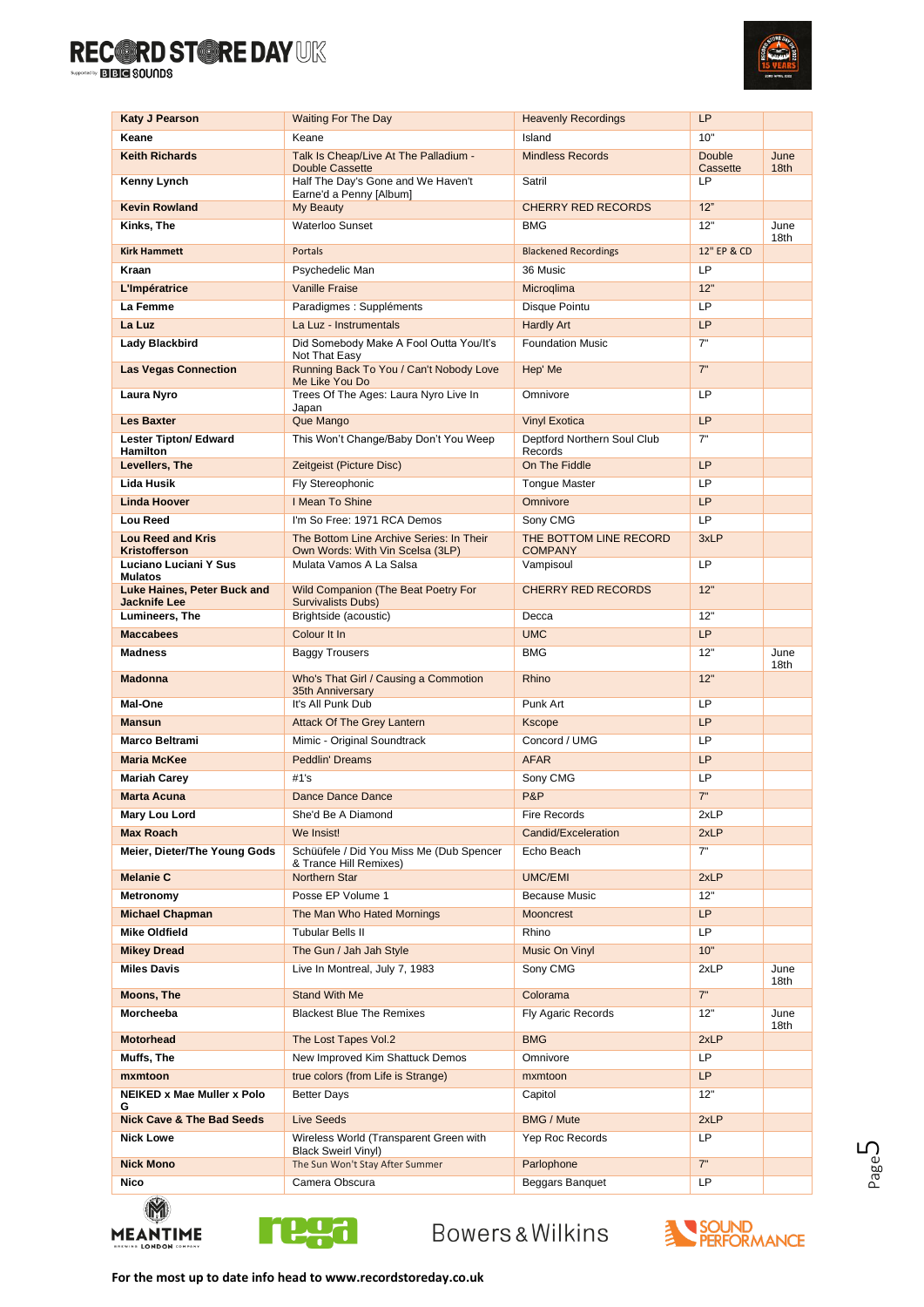

| <b>Night Beats</b>                                              | <b>Valentine Sessions</b>                                              | <b>Cooking Vinyl</b>          | LP                | June<br>18 <sub>th</sub> |
|-----------------------------------------------------------------|------------------------------------------------------------------------|-------------------------------|-------------------|--------------------------|
| Nightingales, The                                               | <b>Hysterics</b>                                                       | Call of the Void              | 2xLP              |                          |
| Nirvana (1965)                                                  | <b>Secrets</b>                                                         | <b>Madfish</b>                | LP                |                          |
| Noel Gallagher's High Flying                                    | Magic Secrets #1                                                       | Sour Mash Records             | 7"                |                          |
| <b>Birds</b><br><b>Nova Cheq &amp; Samurai Breaks</b>           | <b>HOOVERSOUND PRESENTS: Nova Cheq</b>                                 | <b>HOOVERSOUND</b>            | 12"               |                          |
|                                                                 | & Samurai Breaks                                                       | <b>RECORDINGS</b>             |                   |                          |
| Offspring, The                                                  | <b>Greatest Hits</b>                                                   | Round Hill                    | LP                |                          |
| Opeth                                                           | My Arms Your Hearse                                                    | <b>Candlelight Records</b>    | <b>LP</b>         |                          |
| <b>OST John Barry</b>                                           | The Tamarind Seed                                                      | Silva Screen                  | 2xLP              |                          |
| <b>OST John Carpenter</b>                                       | Escape From New York (main Theme)                                      | Silva Screen                  | 7"                |                          |
| <b>OST Mark Isham</b>                                           | The Hitcher                                                            | Silva Screen                  | LP                |                          |
| <b>OST Ronald Binge</b>                                         | Sailing By (Theme from BBC Radio 4<br>Shipping forecast)               | <b>Vinyl Exotica</b>          | 7"                |                          |
| Otto Kentrol                                                    | No Mistakes                                                            | Modern Harmonic               | 2xLP              |                          |
| <b>Paradise Lost</b>                                            | Gothic live at Roadburn 2016                                           | Paradise Lost                 | 12"               |                          |
| Patti Smith                                                     | Curated by Record Store Day                                            | Sony CMG                      | <b>LP</b>         |                          |
| <b>Paul Butterfield Blues Band,</b><br><b>The</b>               | The Original Lost Elektra Sessions                                     | <b>Run Out Groove</b>         | 3xLP              |                          |
| <b>Paul McCartney</b>                                           | Women and Wives                                                        | EMI                           | 12"               |                          |
| Pearl Jam                                                       | Live On Two Legs                                                       | Sony CMG                      | 2xLP              | June                     |
| <b>Pearls Before Swine</b>                                      | The Exaltation of Tom Rapp                                             | Earth Recordings              | LP                | 18th                     |
| Pete Townshend's Deep End                                       | Album title : Face The Face                                            | <b>Mercury Studios</b>        | <b>LP</b>         |                          |
| Peter Gabriel                                                   | Live Blood                                                             | Real World                    | <b>LP</b>         | June                     |
|                                                                 |                                                                        |                               |                   | 18th                     |
| Peter Tosh                                                      | <b>Complete Captured Live</b>                                          | Rhino                         | 2xLP              |                          |
| <b>Phil Lynott</b>                                              | The Philip Lynott Album                                                | <b>UMC/Mercury</b>            | <b>LP</b>         |                          |
| <b>PinkPantheress</b>                                           | To Hell With It                                                        | Parlophone                    | 12"               |                          |
| <b>Pixies</b>                                                   | Live From Coachella 2004<br><b>Give You The Ghost</b>                  | Demon Records                 | 2xLP<br><b>LP</b> |                          |
| Poliça                                                          |                                                                        | <b>Memphis Industries</b>     | LP                |                          |
| <b>Pretty Reckless</b><br><b>Primal Scream</b>                  | Going To Hell                                                          | Cooking Vinyl                 | 12"               |                          |
| Prince                                                          | Shine Like Stars (Weatherall mix)<br>The Gold Experience Deluxe        | Sony CMG<br>Sony CMG          | 2xLP              | June                     |
|                                                                 |                                                                        |                               |                   | 18th                     |
| <b>Prince Lincoln Thompson</b><br><b>The &amp; Royal Rasses</b> | <b>Humanity</b>                                                        | <b>Burning Sounds</b>         | LP                |                          |
| Proclaimers, The                                                | Sunshine on Leith (2011 Remaster)                                      | Rhino                         | 2xLP              |                          |
| Prodigy, The                                                    | The Day Is My Enemy Remix Album                                        | <b>Cooking Vinyl</b>          | <b>LP</b>         |                          |
| Ramones                                                         | The Sire LPs 1981-1989                                                 | Rhino                         | 7xLP              |                          |
| <b>Rationals, The</b>                                           | <b>The Rationals</b>                                                   | <b>Prudential Music Group</b> | LP                |                          |
| <b>Ray Charles</b>                                              | Genius Loves Company (RSD Edition)                                     | Tangerine/Exceleration        | LP                |                          |
| Rebecca Vasmant                                                 | Dance Yourself Free EP                                                 | <b>Tru Thoughts</b>           | 12"               |                          |
| Reigning Sound                                                  | Memphis In June                                                        | Merge Records                 | LP                |                          |
| Rentals, The                                                    | <b>The Midnight Society</b>                                            | Death Waltz Recording Co.     | LP                |                          |
| <b>Replacements, The</b>                                        | Unsuitable for Airplay: The Lost KFAI<br>Concert                       | Rhino                         | 2xLP              |                          |
| <b>Residents, The</b>                                           | WARNING: UNINC (TITLE TBC) 1971-1972<br><b>Live and Unincorporated</b> | <b>NEW RALPH</b>              | 2xLP              |                          |
| <b>Rex Orange County</b>                                        | Apricot Princess 5 Year Anniversary Edition                            | <b>Rex Orange County</b>      | 2xLP              |                          |
| <b>Rick Astley</b>                                              | <b>Whenever You Need Somebody</b>                                      | <b>BMG</b>                    | LP                |                          |
| Rizzle Kicks                                                    | Stereo Typical                                                         | UMC/Island                    | LP                |                          |
| <b>Rob</b>                                                      | Rob (Funky Way)                                                        | Mr Bongo                      | LP                |                          |
| <b>Robert Lester Folsom</b>                                     | <b>Music and Dreams</b>                                                | Anthology                     | LP                |                          |
| <b>Roddy Woomble</b>                                            | Architecture In LA / Atlantic Photography                              | A Modern Way                  | 7"                |                          |
| <b>Rolling Stones, The</b>                                      | More Hot Rocks (Big Hits & Fazed Cookies)                              | UMC/ABKCO                     | 2xLP              |                          |
| Ron Sexsmith                                                    | Long Player Late Bloomer                                               | <b>Cooking Vinyl</b>          | LP                |                          |
| <b>Rory Gallagher</b>                                           | San Diego '74                                                          | <b>UMC</b>                    | 2xLP              |                          |
| Ryan Hamilton                                                   | 1221                                                                   | <b>Wicked Cool Records</b>    | 12"               |                          |
| Sam Fender                                                      | Alright/The Kitchen (Live)                                             | Polydor                       | 7"                |                          |
| Sam Smith                                                       | Nirvana                                                                | Capitol                       | 12"               |                          |
| Sampa The Great                                                 | Birds And The BEE9                                                     | Big Dada                      | LP.               |                          |
| <b>Sandie Shaw</b>                                              | Hand In Glove (w/The Smiths)                                           | <b>UMC</b>                    | 12"               |                          |
| Sandro Brugnolini                                               | L'uomo da gli occhiali a specchio                                      | <b>BTF</b>                    | LP                |                          |



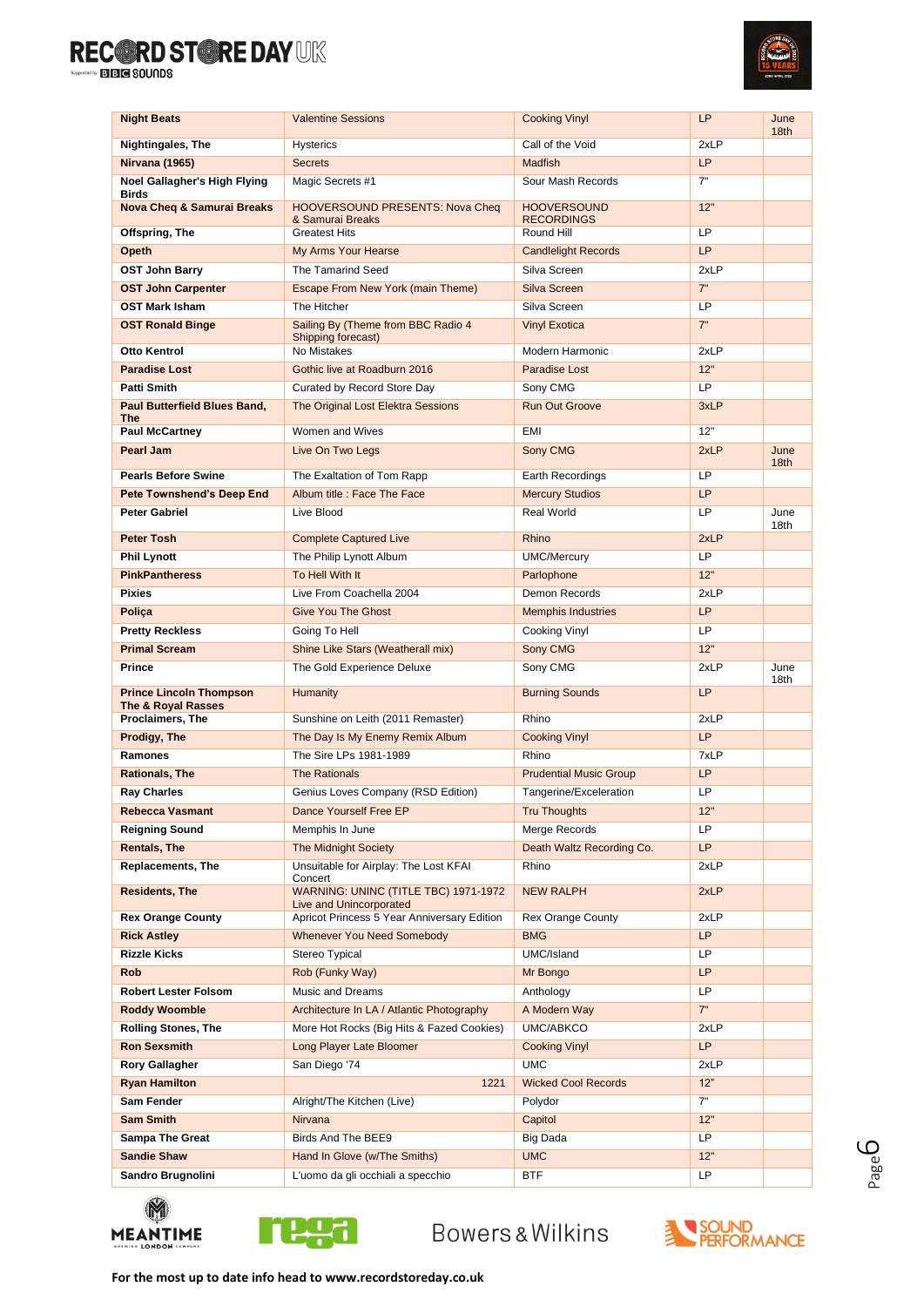

| <b>Sandy Denny</b>                                | The Early Home Recordings                                                          | <b>Earth Recordings</b>             | 2xLP        |                  |
|---------------------------------------------------|------------------------------------------------------------------------------------|-------------------------------------|-------------|------------------|
| <b>Sandy Denny</b>                                | Gold Dust Live At The Royalty                                                      | UMC/Island                          | LP          |                  |
| <b>Santana</b>                                    | Splendiferous Santana                                                              | Sony CMG                            | <b>LP</b>   |                  |
| Sara Keys                                         | Struck By Lightning                                                                | Atlantic                            | 12"         |                  |
| <b>Satan's Pilgrims</b>                           | Live At Jackpot Records                                                            | <b>Jackpot Records</b>              | <b>LP</b>   |                  |
| <b>Scott Walker</b>                               | Boy Child                                                                          | <b>UMC</b>                          | 2xLP        |                  |
| <b>Sea Girls</b>                                  | <b>DNA</b>                                                                         | Polydor                             | 7"          |                  |
| Sepultura                                         | Revolusongs                                                                        | <b>BMG</b>                          | LP          |                  |
| <b>Shankar Family &amp; Friends</b>               | I Am Missing You b/w Lust                                                          | <b>Dark Horse Records</b>           | <b>LP</b>   |                  |
| <b>Sheena Easton</b>                              | The Definitive 12" Singles 1983-1987                                               | <b>CHERRY POP</b>                   | 2xLP        |                  |
| <b>Shocking Blue</b>                              | At Home - The Singles                                                              | <b>Music On Vinvl</b>               | 10"         |                  |
| Simon Fowler & Oscar<br>Harrison                  | Live On The River Boat                                                             | Demon Records                       | 2xLP        |                  |
| <b>Simple Minds</b>                               | 5X5 Live                                                                           | <b>Demon Records</b>                | 3xLP        |                  |
| Skunk Anansie                                     | An Acoustic Skunk Anansie - Live in                                                | 100% Records                        | 12"         |                  |
|                                                   | London<br>Don't Be Afraid / Don't Be Afraid - Inst                                 | J.M.J                               | 7"          |                  |
| <b>Sky's The Limit</b><br>Slade                   |                                                                                    | <b>BMG</b>                          | LP          |                  |
| Slash                                             | Ballzy<br>Live ! 4 (feat. Myles Kennedy and The                                    | <b>BMG</b>                          | 2xLP        | June             |
|                                                   | Conspirators) (Live at Studios 60)                                                 |                                     |             | 18 <sub>th</sub> |
| <b>Sleep Token</b>                                | Sundowning                                                                         | Spinefarm Records                   | LP          |                  |
| <b>Soul Jazz Records Presents</b>                 | <b>Studio One Classics</b>                                                         | Soul Jazz Records                   | 2LP         |                  |
| Soul Jazz Records Presents                        | 100% Dynamite                                                                      | Soul Jazz Records                   | 2LP         |                  |
| Sound, The                                        | <b>Counting The Days</b>                                                           | <b>Demon Records</b>                | 2xLP        |                  |
| <b>St. Vincent</b>                                | The Nowhere Inn                                                                    | Loma Vista Recordings               | LP          |                  |
| <b>Steve Earle</b>                                | Up Against The Wall Redneck Mother /<br><b>Night Rider's Lament</b>                | <b>New West</b>                     | 7"          |                  |
| <b>Steve Hackett</b>                              | The Tokyo Tapes                                                                    | <b>ESOTERIC ANTENNA</b>             | 3xLP        | June<br>18th     |
| <b>Stevie Nicks</b>                               | Bella Donna (Deluxe Edition) (2LP)                                                 | Rhino                               | 2xLP        |                  |
| <b>Stezo</b>                                      | To The Max / It's My Turn                                                          | Sleeping Bag                        | 7"          |                  |
| <b>Stiff Little Fingers</b>                       | <b>BBC Live In Concert</b>                                                         | Rhino                               | 2xLP        |                  |
| <b>Stone Broken</b>                               | Ain't Always Easy                                                                  | Spinefarm Records                   | LP          |                  |
| <b>Streets, The</b>                               | ORIGINAL PIRATE MATERIAL BOXSET                                                    | <b>LOCKED ON</b>                    | <b>LP</b>   |                  |
| Suede                                             | Sci Fi Lullabies                                                                   | Demon Records                       | 3xLP        |                  |
|                                                   |                                                                                    |                                     |             |                  |
| <b>Sugababes</b>                                  | <b>Anniversary Remixes</b>                                                         | <b>London Records</b>               | 12"         |                  |
| Sun Ra Arkestra                                   | Babylon                                                                            | In + Out Records                    | 2xLP        |                  |
| <b>Sun's Signature</b>                            | Sun's Signature                                                                    | <b>Partisan Records</b>             | 12"         |                  |
| <b>Super Furry Animals</b>                        | Rings Around The World, B-Sides                                                    | <b>BMG</b>                          | LP          | June<br>18th     |
| <b>Superchunk</b>                                 | Incidental Music 1991 - 1995                                                       | <b>Merge Records</b>                | 2xLP        |                  |
| Supergrass                                        | Moving                                                                             | BMG / Echo                          | 12          | June<br>18th     |
| <b>Suzanne Vega</b>                               | Close Up                                                                           | <b>Cooking Vinyl</b>                | <b>LP</b>   |                  |
| Suzi Quatro                                       | Suzi Quatro [Deluxe Edition]                                                       | Chrysalis Records                   | 2xLP        | June<br>18th     |
| <b>Sweet</b>                                      | Platinum Rare VOL 2                                                                | <b>Prudential Music Group</b>       | 2xLP        |                  |
| T. Rex                                            | The Slider                                                                         | Demon Records                       | LP          |                  |
| <b>Soul Jazz Records Presents</b>                 | PUNK 45: I'm A Mess! D-I-Y Or Die! Art,<br>Trash & Neon - Punk 45s In The UK 1977- | Soul Jazz Records                   | 2LP         |                  |
| <b>Tangerine Dream</b>                            | 78<br>Alpha Centauri                                                               | <b>ESOTERIC RECORDINGS</b>          | LP          | June             |
| <b>Tangerine Dream</b>                            | Live At Reims Cinema Opera (September<br>23rd, 1975)                               | <b>LMLR</b>                         | 2xLP        | 18th             |
| <b>Taylor Swift</b>                               | The Lakes                                                                          | <b>EMI</b>                          | 7"          |                  |
| <b>Teenage Waitress</b>                           | You Ain't Got It Bad                                                               | Colorama                            | 7"          |                  |
| Tegan & Sara                                      | Still Jealous                                                                      | <b>Warner Records</b>               | 12"         |                  |
| <b>Terry Edwards And The</b><br><b>Scapegoats</b> | My Wife Doesn't Understand Me                                                      | <b>Sartorial Records</b>            | 2xLP        |                  |
| Tesseract                                         | Polaris                                                                            | Kscope                              | <b>LP</b>   |                  |
| <b>Thomas Dolby</b>                               | Hyperactive                                                                        | <b>BMG</b>                          | 12"         |                  |
| <b>Trevor Lucas</b>                               | Overlander                                                                         | Earth Recordings                    | LP          |                  |
| <b>Tuff Crew</b>                                  | My Part of Town / Mountains World                                                  | <b>Warlock</b>                      | 7"          |                  |
| <b>Tyler Bates</b><br>U2                          | OST Watchmen<br>A Celebration'                                                     | <b>Warner Records</b><br>UMC/Island | 3xLP<br>12" |                  |